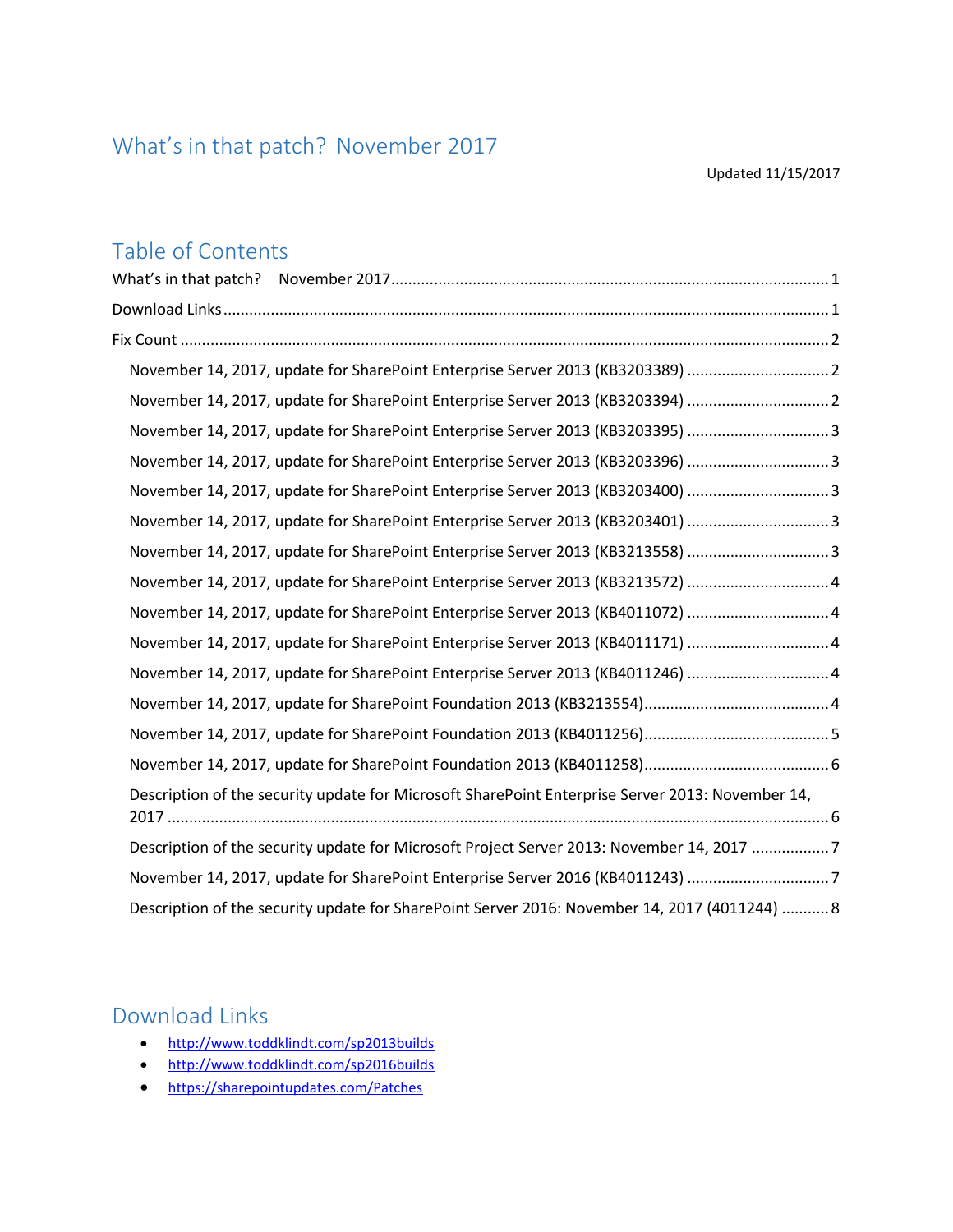### <span id="page-1-0"></span>Fix Count

| November 14, 2017, update for SharePoint Enterprise Server 2013 (KB3203389)                  |                 |  |
|----------------------------------------------------------------------------------------------|-----------------|--|
| November 14, 2017, update for SharePoint Enterprise Server 2013 (KB3203394)                  |                 |  |
| November 14, 2017, update for SharePoint Enterprise Server 2013 (KB3203395)                  |                 |  |
| November 14, 2017, update for SharePoint Enterprise Server 2013 (KB3203396)                  |                 |  |
| November 14, 2017, update for SharePoint Enterprise Server 2013 (KB3203400)                  |                 |  |
| November 14, 2017, update for SharePoint Enterprise Server 2013 (KB3203401)                  |                 |  |
| November 14, 2017, update for SharePoint Enterprise Server 2013 (KB3213558)                  | 1               |  |
| November 14, 2017, update for SharePoint Enterprise Server 2013 (KB3213572)                  | 1               |  |
| November 14, 2017, update for SharePoint Enterprise Server 2013 (KB4011072)                  | $\mathbf{1}$    |  |
| November 14, 2017, update for SharePoint Enterprise Server 2013 (KB4011171)                  |                 |  |
| November 14, 2017, update for SharePoint Enterprise Server 2013 (KB4011246)                  |                 |  |
| November 14, 2017, update for SharePoint Foundation 2013 (KB3213554)                         |                 |  |
| November 14, 2017, update for SharePoint Foundation 2013 (KB4011256)                         |                 |  |
| November 14, 2017, update for SharePoint Foundation 2013 (KB4011258)                         |                 |  |
| Description of the security update for Microsoft SharePoint Enterprise Server 2013: November |                 |  |
| 14, 2017                                                                                     |                 |  |
| Description of the security update for Microsoft Project Server 2013: November 14, 2017      |                 |  |
|                                                                                              | 30 <sup>°</sup> |  |
|                                                                                              | 8               |  |
| November 14, 2017, update for SharePoint Enterprise Server 2016 (KB4011243)                  |                 |  |
| Description of the security update for SharePoint Server 2016: November 14, 2017 (4011244)   |                 |  |
|                                                                                              | 32              |  |

<span id="page-1-1"></span>November 14, 2017, update for SharePoint Enterprise Server 2013 (KB3203389)

This update fixes the following issue:

Assume that you have Microsoft Office Web Apps Server 2013 installed. In the onpremises version of Microsoft Office Word Online 2013 and Microsoft Office PowerPoint Online 2013, decimal values are truncated unexpectedly in a chart axis or data label.

<span id="page-1-2"></span>November 14, 2017, update for SharePoint Enterprise Server 2013 (KB3203394)

This update fixes the following issue:

Assume that you have Microsoft Office Web Apps Server 2013 installed. In the onpremises version of Microsoft Office Word Online 2013 and Microsoft Office PowerPoint Online 2013, decimal values are truncated unexpectedly in a chart axis or data label.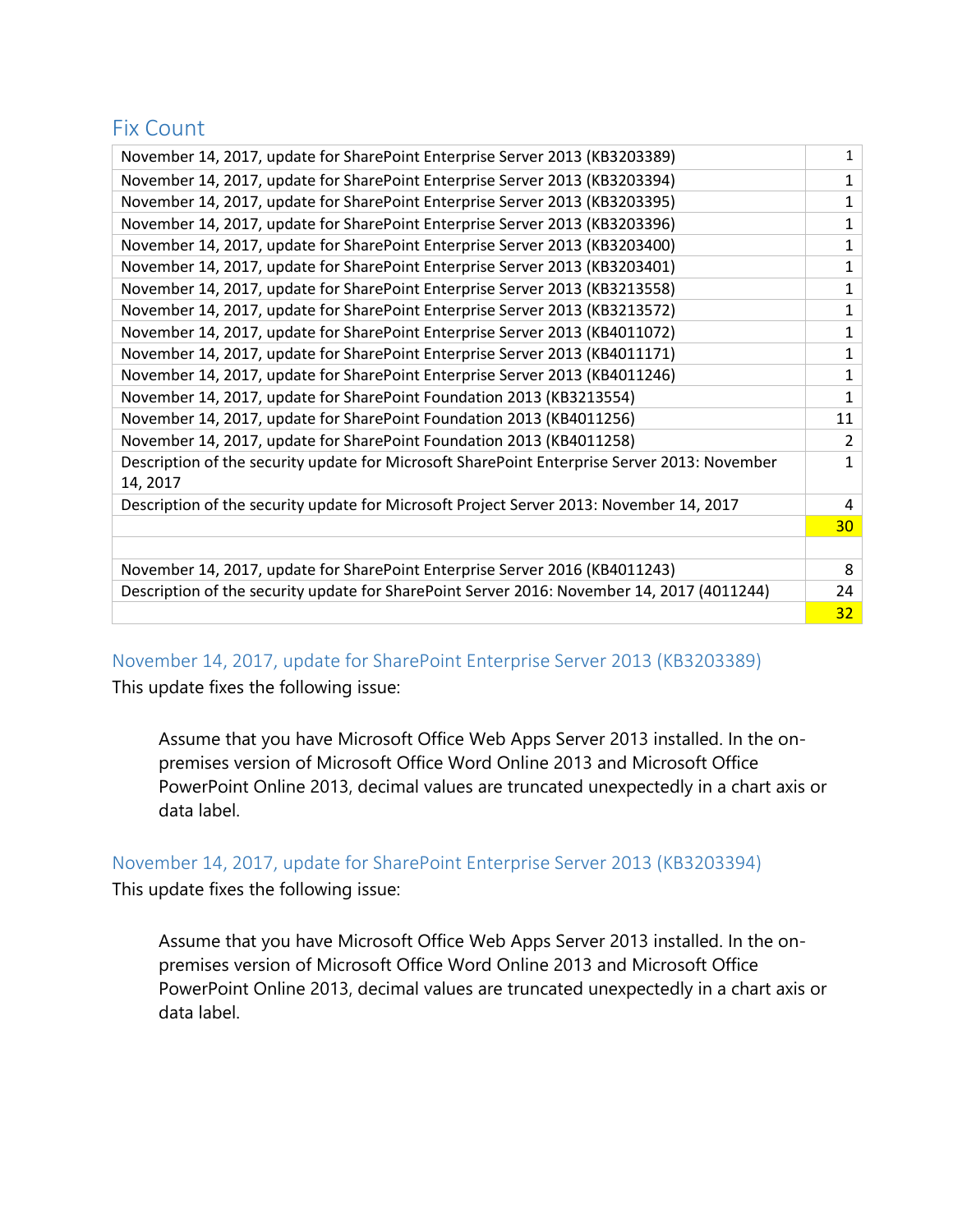#### <span id="page-2-0"></span>November 14, 2017, update for SharePoint Enterprise Server 2013 (KB3203395)

This update fixes the following issue:

Assume that you have Office Web Apps Server 2013 installed. In the on-premises version of Office Word Online and Office PowerPoint Online 2013, decimal values are truncated unexpectedly in a chart axis or data label.

<span id="page-2-1"></span>November 14, 2017, update for SharePoint Enterprise Server 2013 (KB3203396)

This update fixes the following issue:

Assume that you have Office Web Apps Server 2013 installed. In the on-premises version of Office Word Online and Office PowerPoint Online 2013, decimal values are truncated unexpectedly in a chart axis or data label.

#### <span id="page-2-2"></span>November 14, 2017, update for SharePoint Enterprise Server 2013 (KB3203400)

This update fixes the following issue:

Assume that you have Office Web Apps Server 2013 installed. In the on-premises version of Office Word Online and Office PowerPoint Online 2013, decimal values are truncated unexpectedly in a chart axis or data label.

#### <span id="page-2-3"></span>November 14, 2017, update for SharePoint Enterprise Server 2013 (KB3203401)

This update fixes the following issue:

Assume that you have Office Web Apps Server 2013 installed. In the on-premises version of Office Word Online and Office PowerPoint Online 2013, decimal values are truncated unexpectedly in a chart axis or data label.

<span id="page-2-4"></span>November 14, 2017, update for SharePoint Enterprise Server 2013 (KB3213558) This update fixes the following issue:

Assume that you have Office Web Apps Server 2013 installed. In the on-premises version of Office Word Online and Office PowerPoint Online 2013, decimal values are truncated unexpectedly in a chart axis or data label.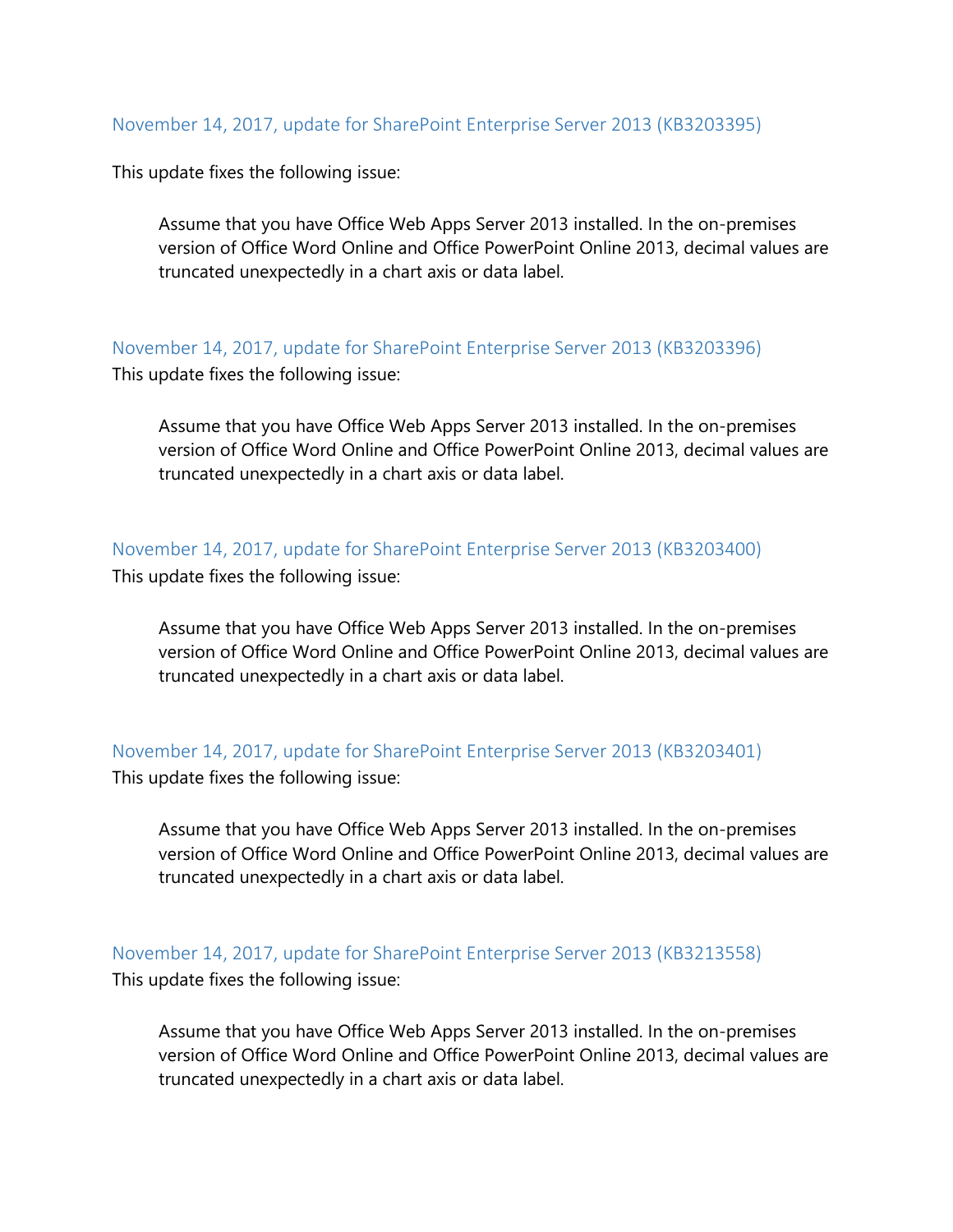<span id="page-3-0"></span>November 14, 2017, update for SharePoint Enterprise Server 2013 (KB3213572) This update fixes the following issue:

Assume that you have Office Web Apps Server 2013 installed. In the on-premises version of Office Word Online and Office PowerPoint Online 2013, decimal values are truncated unexpectedly in a chart axis or data label.

<span id="page-3-1"></span>November 14, 2017, update for SharePoint Enterprise Server 2013 (KB4011072) This update fixes the following issue:

Assume that you have Office Web Apps Server 2013 installed. In the on-premises version of Office Word Online and Office PowerPoint Online 2013, decimal values are truncated unexpectedly in a chart axis or data label.

<span id="page-3-2"></span>November 14, 2017, update for SharePoint Enterprise Server 2013 (KB4011171)

This update fixes the following issue:

Assume that you have Microsoft Office Web Apps Server 2013 installed. In the onpremises version of Microsoft Office Word Online 2013 and Microsoft Office PowerPoint Online 2013, decimal values are truncated unexpectedly in a chart axis or data label.

<span id="page-3-3"></span>November 14, 2017, update for SharePoint Enterprise Server 2013 (KB4011246)

This update fixes the following issues:

• Assume that you have Microsoft Office Web Apps Server 2013 installed. In the on-premises version of Microsoft Office Word Online 2013 and Microsoft Office PowerPoint Online 2013, decimal values are truncated unexpectedly in a chart axis or data label.

# <span id="page-3-4"></span>November 14, 2017, update for SharePoint Foundation 2013 (KB3213554)

This update fixes the following issue: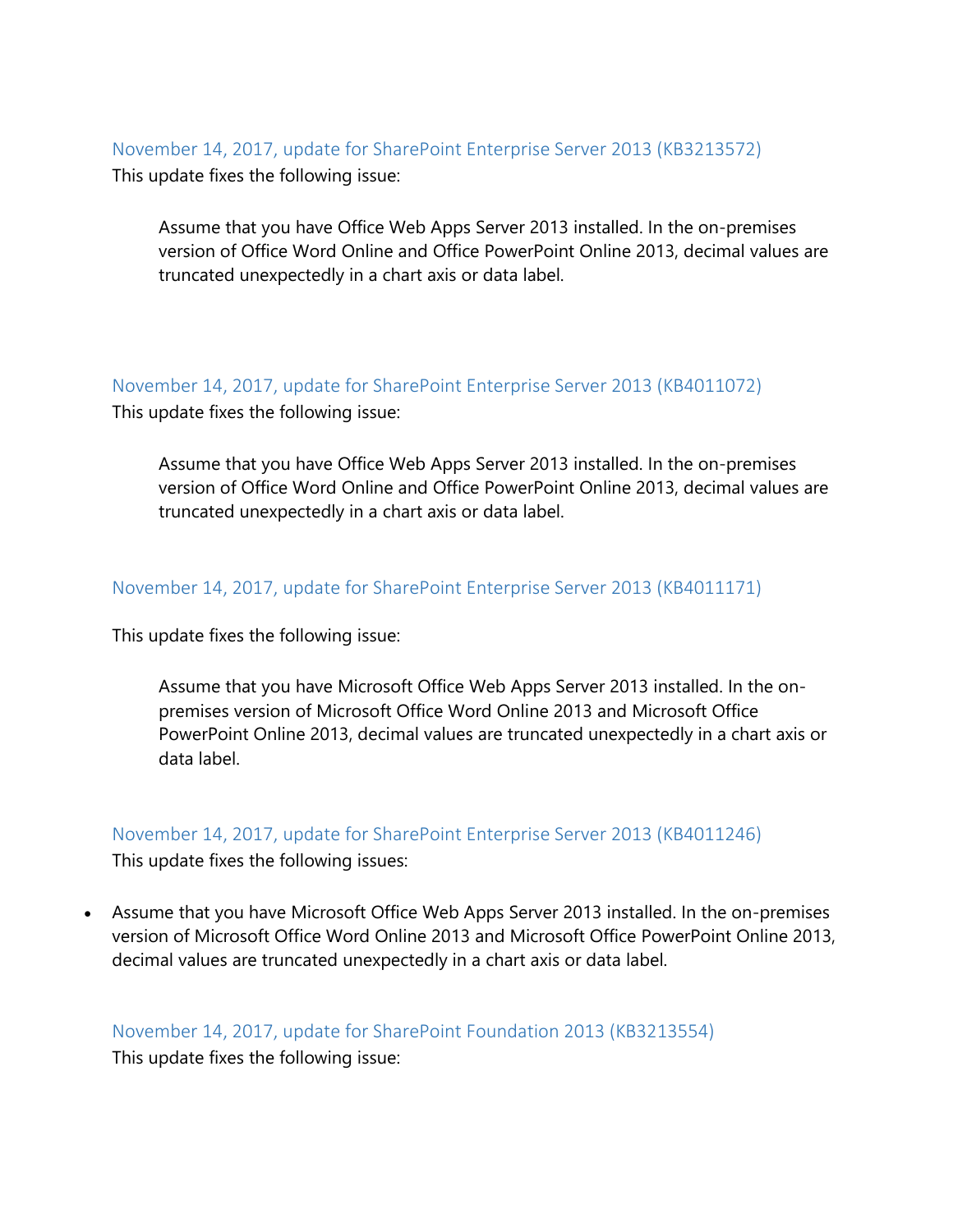Assume that you have Microsoft Office Web Apps Server 2013 installed. In the onpremises version of Microsoft Office Word Online 2013 and Microsoft Office PowerPoint Online 2013, decimal values are truncated unexpectedly in a chart axis or data label.

### <span id="page-4-0"></span>November 14, 2017, update for SharePoint Foundation 2013 (KB4011256)

This update fixes the following issues:

- After you install the October 10, 2017, cumulative update for SharePoint Enterprise Server [2013 \(KB4011177\),](https://support.microsoft.com/en-us/help/4011177) you cannot create sites in SharePoint Server 2013 if there's no User Profile service application configured.
- Web Part Adder panels and panels entries are not accessible for a screen reader. This update improves the accessibility for Web Part Adder.
- If a SharePoint calendar list is connected to an Exchange calendar and the Exchange hardening mode is turned on, the calendar in SharePoint stops working.
- A screen reader displays the label of an Edit Control Block (ECB) shortcut menu as "**Undefined Open Menu**" instead of "**<***Item Title or Name***> Open Menu**".
- The long non-US-ASCII filenames are truncated after you download the file from SharePoint.
- The **Email a Link** function on the ribbon produces an incorrect URL in the email body. This issue occurs after you install the update [KB3191914](https://support.microsoft.com/en-us/help/3191914) for a SharePoint 2013 farm.
- When you try to insert a reusable content into a page and navigate into a folder in the reusable content UI, the UI only refreshes but doesn't navigate to anywhere.
- If you open and make some changes to a document from SharePoint Server 2013 by using Office Online Server, the changes aren't saved.
- When you access a term and the **Term-Driven Page with Friendly URLs** option is checked in SharePoint, you receive a "**Page Not Found**" error if the URL contains an **ampersand (&)** character.

This update also has the following improvements:

• This update changes the following Health Analyzer rules: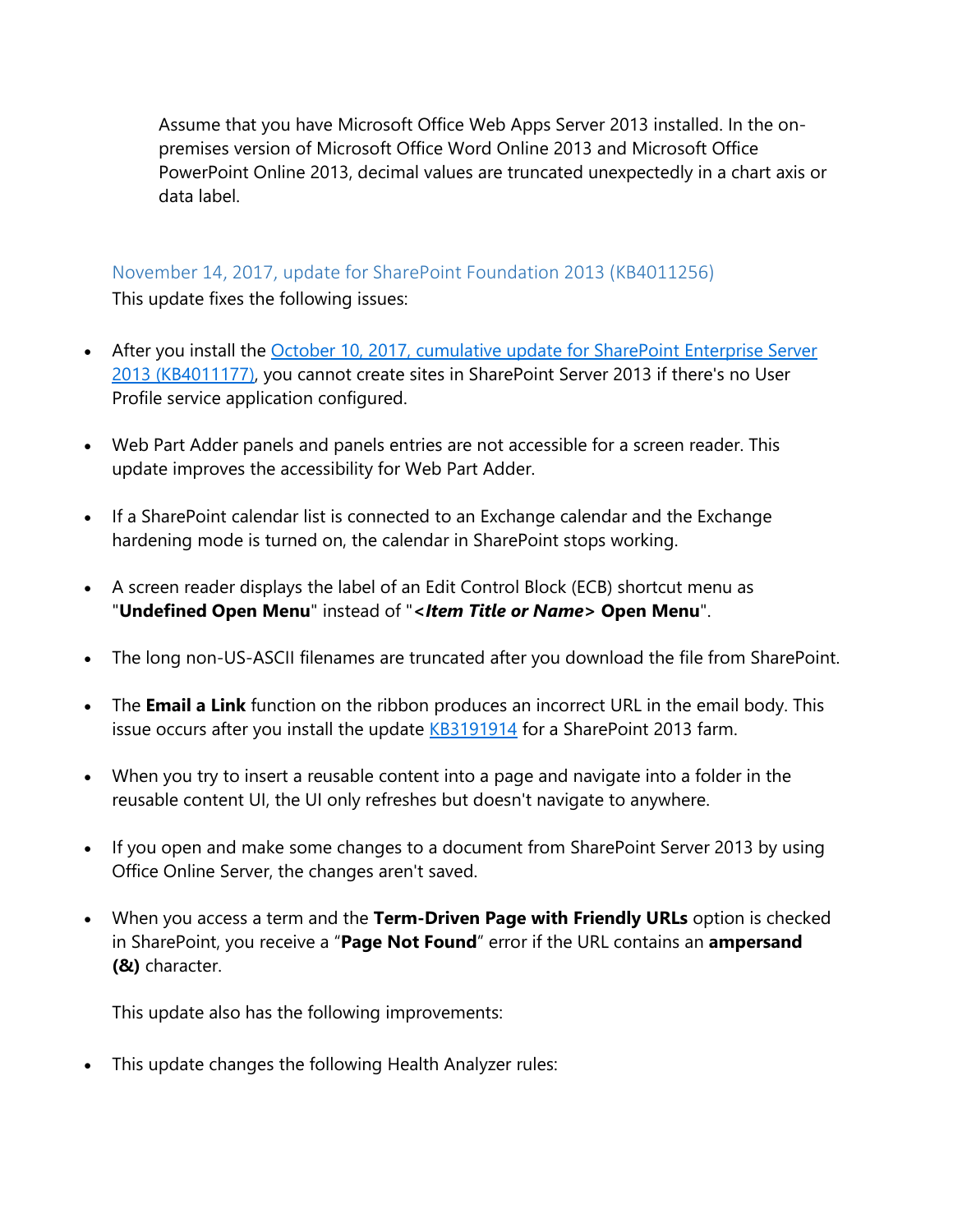- Health Analyzer: Accounts used by application pools or service identities are in the local [machine Administrators group \(SharePoint Server\)](https://technet.microsoft.com/en-us/library/hh344224(v=office.16).aspx)
- Health Analyzer: [Databases running in compatibility range, upgrade recommended](https://technet.microsoft.com/en-us/library/hh564132(v=office.16).aspx)  [\(SharePoint Server\)](https://technet.microsoft.com/en-us/library/hh564132(v=office.16).aspx)
- Health Analyzer: Databases exist on servers running SharePoint Foundation [\(SharePointServer\)](https://technet.microsoft.com/en-us/library/hh564124(v=office.16).aspx)

After you install this update, by default these three rules will be set from **ON** to **OFF,** unless you have configured the rules or made changes to the rules.

• Timer job will store latest 10000 job records instead of 7 days job history in the **TimerJobHistory** table so that the records will not take too many disk space.

<span id="page-5-0"></span>November 14, 2017, update for SharePoint Foundation 2013 (KB4011258) This update contains the following improvements:

- This update changes the following Health Analyzer rules:
- Health Analyzer: [Accounts used by application pools or service identities are in the local](https://technet.microsoft.com/en-us/library/hh344224(v=office.16).aspx)  [machine Administrators group \(SharePoint Server\)](https://technet.microsoft.com/en-us/library/hh344224(v=office.16).aspx)
- Health Analyzer: Databases running in compatibility range, upgrade recommended [\(SharePoint Server\)](https://technet.microsoft.com/en-us/library/hh564132(v=office.16).aspx)
- Health Analyzer: Databases exist on servers running SharePoint Foundation [\(SharePointServer\)](https://technet.microsoft.com/en-us/library/hh564124(v=office.16).aspx)

After you install this update, by default these three rules will be set from **ON** to **OFF**, unless you have configured the rules or made changes to the rules.

• This update corrects a word wrap for **ProvideLoadKey (PLK)** property for the Polish version of SharePoint Server 2013.

<span id="page-5-1"></span>Description of the security update for Microsoft SharePoint Enterprise Server 2013: November 14, 2017

This security update contains improvements and fixes for the following non-security issue: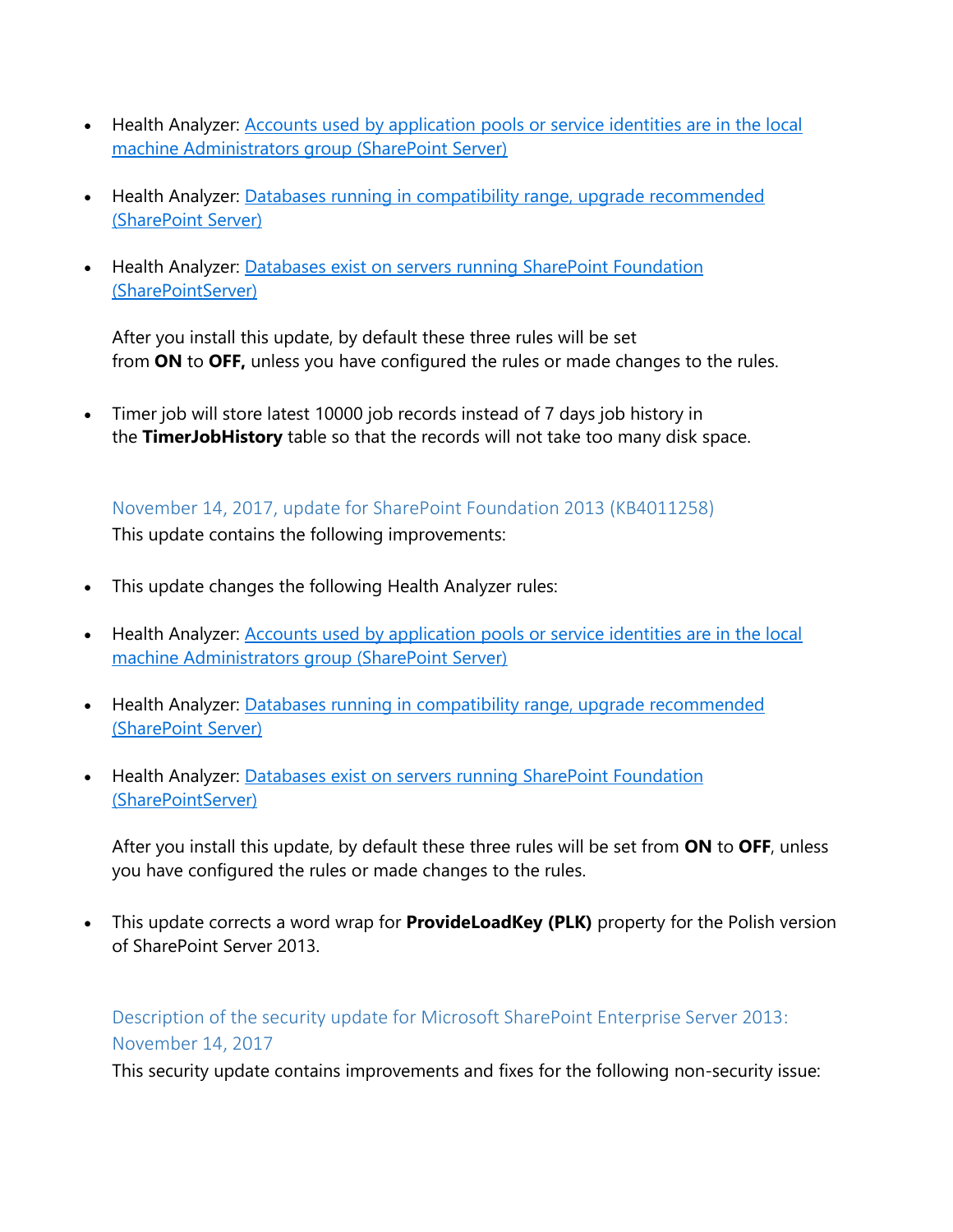• Assume that you have Office Web Apps Server 2013 installed. In the on-premises version of Microsoft Word Online and Microsoft PowerPoint Online, decimal values are truncated in a chart axis or data label.

<span id="page-6-0"></span>Description of the security update for Microsoft Project Server 2013: November 14, 2017 This security update contains improvements and fixes for the following non-security issues:

- Assume that you have Office Web Apps Server 2013 installed. In the on-premises version of Microsoft Word Online and Microsoft PowerPoint Online, decimal values are truncated in a chart axis or data label.
- After you change the SharePoint farm authentication realm, Project Server workflows stop progressing and go into suspended mode.
- If you don't have permission to approve a timesheet, the browse button in the Confirm Approval dialog displays the following message:

### **<%<%\$Resource:PWA.ADMIN\_ADDMODIFYUSER\_BROWSE%>>**

• If the previous publish failed, the publish of the master project is blocked.

### <span id="page-6-1"></span>November 14, 2017, update for SharePoint Enterprise Server 2016 (KB4011243)

This update contains the following improvements:

- Changes the following Health Analyzer rules:
- Health Analyzer: [Accounts used by application pools or service identities are in the local](https://technet.microsoft.com/en-us/library/hh344224(v=office.16).aspx)  [machine Administrators group \(SharePoint Server\)](https://technet.microsoft.com/en-us/library/hh344224(v=office.16).aspx)
- Health Analyzer: Databases running in compatibility range, upgrade recommended [\(SharePoint Server\)](https://technet.microsoft.com/en-us/library/hh564132(v=office.16).aspx)
- Health Analyzer: Databases exist on servers running SharePoint Foundation [\(SharePointServer\)](https://technet.microsoft.com/en-us/library/hh564124(v=office.16).aspx)

After you install this update, by default, these three rules will be set from **ON** to **OFF**, unless you have configured the rules or made changes to the rules.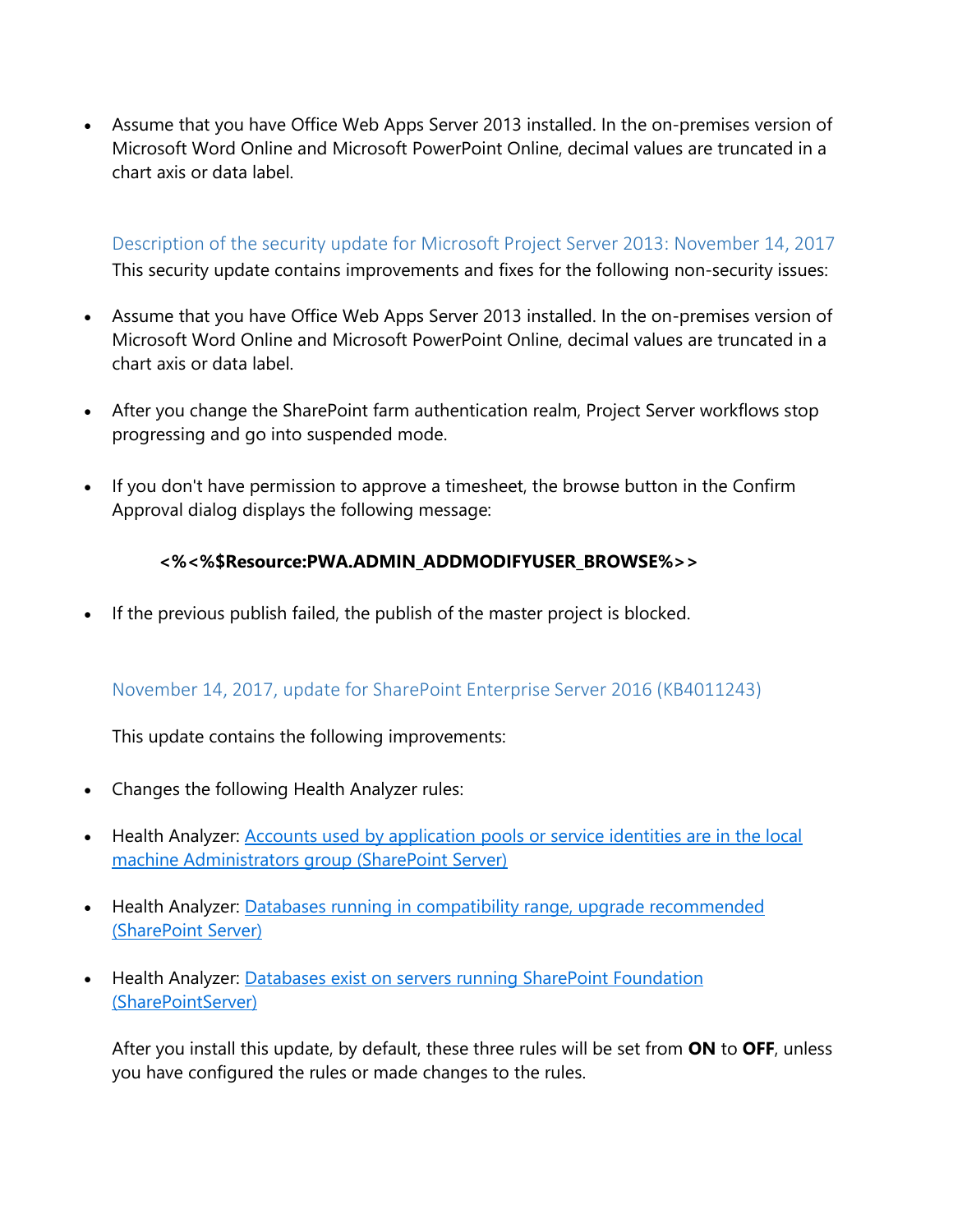- Renames the following two **[Health Analyzer rules](https://technet.microsoft.com/en-us/library/ff686816(v=office.16).aspx) titles for better wording.**
- "Health Analyzer: Some health analyzer rules do not have associated timer jobs" is renamed to "Health Analyzer: Some Health Analyzer rules are enabled but do not have any associated timer jobs".
- ["Health Analyzer: Databases exist on servers running SharePoint Foundation"](https://technet.microsoft.com/en-us/library/hh564124(v=office.16).aspx) is renamed to "Health Analyzer: Databases exist on servers running SharePoint".
- Corrects a word wrap for the **ProvideLoadKey (PLK)** property for the Polish version of SharePoint Server 2016.
- Fixes a word typo for the German version of Office 2016 products.
- Translates some terms in multiple languages to make sure that the meaning is accurate.

### <span id="page-7-0"></span>Description of the security update for SharePoint Server 2016: November 14, 2017 (4011244)

This security update contains the following improvements and fixes the following nonsecurity issues in SharePoint Server 2016:

- The UPN of an account is used instead of the SMTP email address in some scenarios. For example, this issue occurs when you share a file in OneDrive for Business or you create an alert on another user's blog for the first time.
- Changes the following Health Analyzer rules.

After you install this update, by default these three rules will be reset from **ON** to **OFF**, unless you have configured the rules or made changes to the rules:

- Health Analyzer: Accounts used by application pools or service identities are in the local [machine Administrators group \(SharePoint Server\)](https://technet.microsoft.com/en-us/library/hh344224(v=office.16).aspx)
- Health Analyzer: [Databases running in compatibility range, upgrade recommended](https://technet.microsoft.com/en-us/library/hh564132(v=office.16).aspx)  [\(SharePoint Server\)](https://technet.microsoft.com/en-us/library/hh564132(v=office.16).aspx)
- Health Analyzer: Databases exist on servers running SharePoint Foundation [\(SharePointServer\)](https://technet.microsoft.com/en-us/library/hh564124(v=office.16).aspx)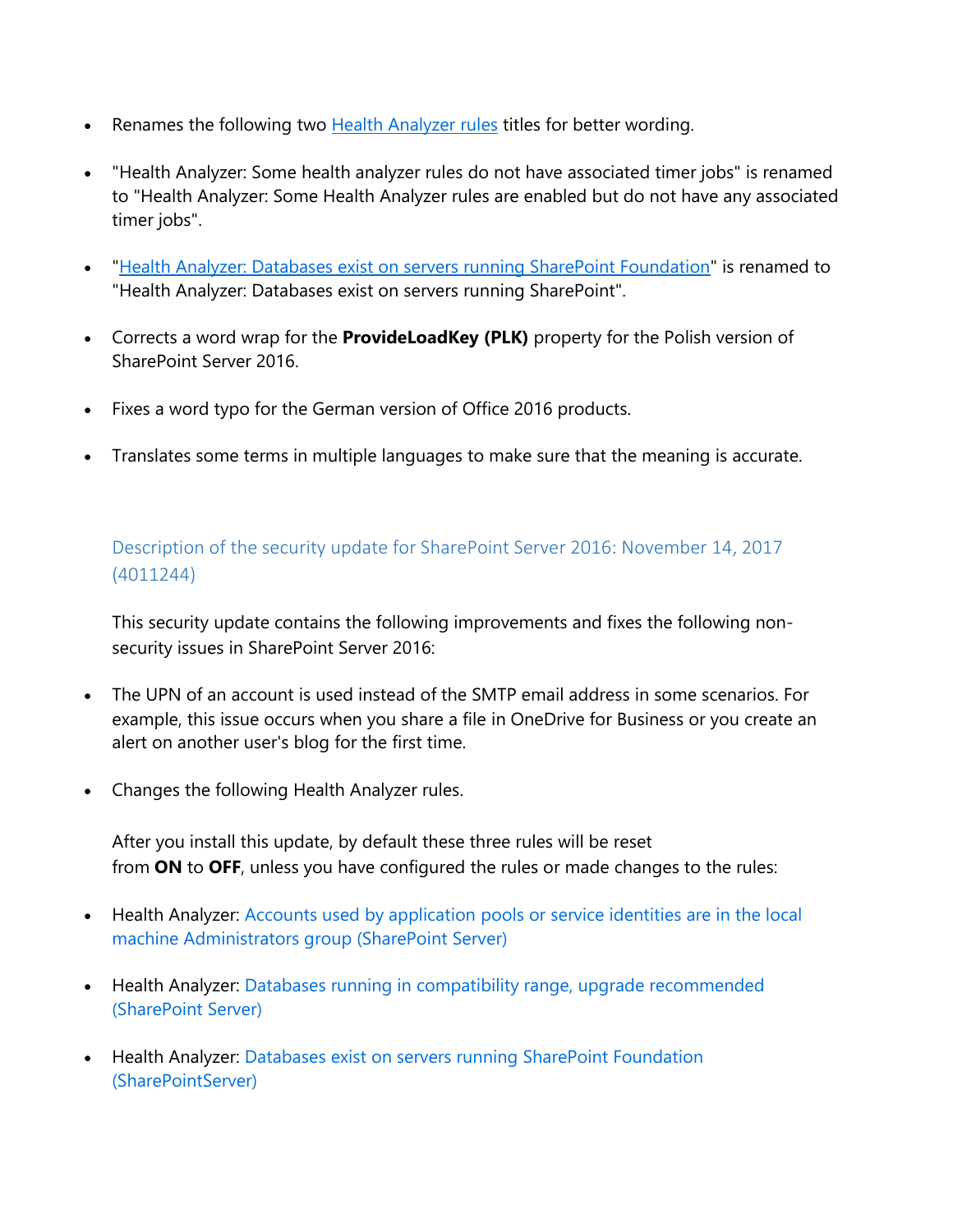- When you try to add a user to a site by using the Site Users Web Part, the Sharing dialog box is not loaded.
- When you click a term and the **Term-Driven Page with Friendly URLs** option is selected, you receive a PageNotFound error if the URL includes an ampersand (&).
- When you update terms in SharePoint Server 2016, you receive the following error message:

This operation cannot be completed. The term store may be unavailable.

- Health analyzer does not remove apps stuck in the installing state.
- Hybrid self-service site creation redirects the default Self-Service Site Creation (SSSC) page in SharePoint Server 2016 to the SharePoint Online site creation experience. After you install this update, you can enable users to create their sites in SharePoint Online instead of in SharePoint Server. You can also target this redirection experience based on audience, allowing hybrid-enabled users to create sites in SharePoint Online while other users continue to create sites on-premises.
- Starting with the May 2017 Public Update for SharePoint 2013, the Secure Store schema version number in SharePoint 2013 is higher than the one in SharePoint Server 2016, and this prevents a version-to-version upgrade. This update fixes the Secure Store schema version in SharePoint Server 2016 to unblock Secure Store upgrade from SharePoint Server 2013.
- When you visit another user's OneDrive, the menu shows an incorrect user name instead of yours.
- Renames the following two [Health Analyzer rules](https://technet.microsoft.com/en-us/library/ff686816(v=office.16).aspx) titles for better wording:
- "Health Analyzer: Some health analyzer rules do not have associated timer jobs" is renamed as "Health Analyzer: Some Health Analyzer rules are enabled but do not have any associated timer jobs."
- Health Analyzer: [Databases exist on servers running SharePoint Foundation](https://technet.microsoft.com/en-us/library/hh564124(v=office.16).aspx) is renamed as "Health Analyzer: Databases exist on servers running SharePoint."
- An incorrect user name is displayed in OneDrive if there is an ampersand character (&) in the user name.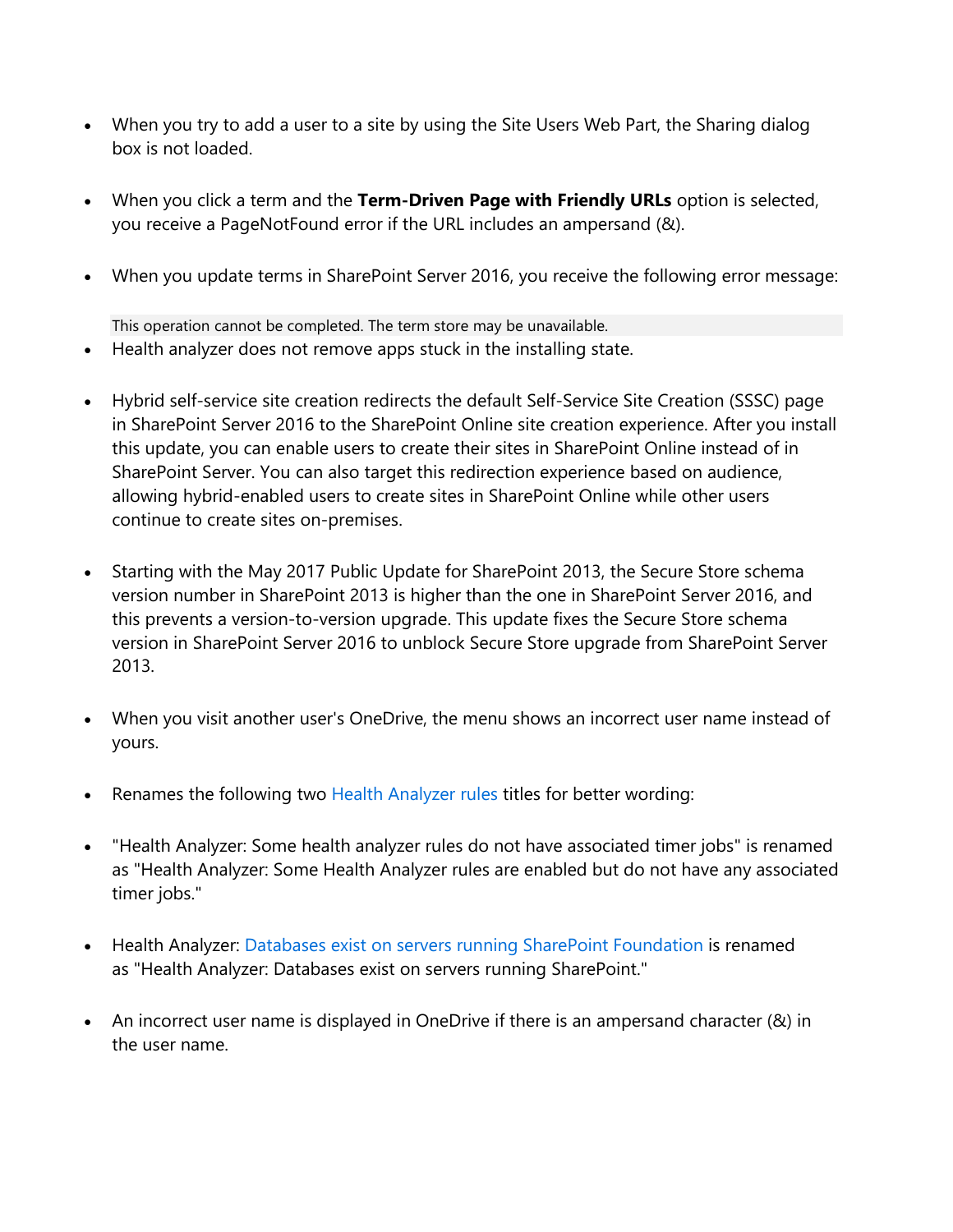- You can now edit the SharePoint properties of a document directly in the Microsoft Word client through the SharePoint Properties panel. This experience requires a version of Microsoft Word that supports this functionality, such as the version that is included in Microsoft Office 365.
- Some SharePoint features impersonate end users when sending email to personalize the message. For example, when a user requests access to a site, SharePoint will set the "From" address of the email notification as the user who made the request.

Some SMTP servers may block impersonation to protect users from unauthorized attempts to spoof their identities. If your SMTP server blocks impersonation, you can now configure each SharePoint web application to disable this behavior. This will ensure that SharePoint always uses the "From" address that is specified at the web application level.

Follow these steps to disable SharePoint email impersonation:

- 1. Launch the SharePoint 2016 Management Shell.
- 2. Run the following commands:

\$webapp = Get-SPWebApplication <web application URL>

\$webapp.OutboundMailOverrideEnvelopeSender = \$true

\$webapp.Update()

- Fix a word wrap issue for the Polish version of SharePoint Server 2016.
- Translate some terms in multiple languages to make the meaning accurate.
- Some browsers are unable to download files from SharePoint that have file names that include double-byte characters.
- Update copies and overwrite of minor version of documents from the ribbon or document library improvements is blocked.
- Some files (.docx) that are indexed by search and parsed by using IFilters are not searchable and discoverable. This issue occurs because tab characters are ignored, and text is concatenated instead of proper spacing between them.